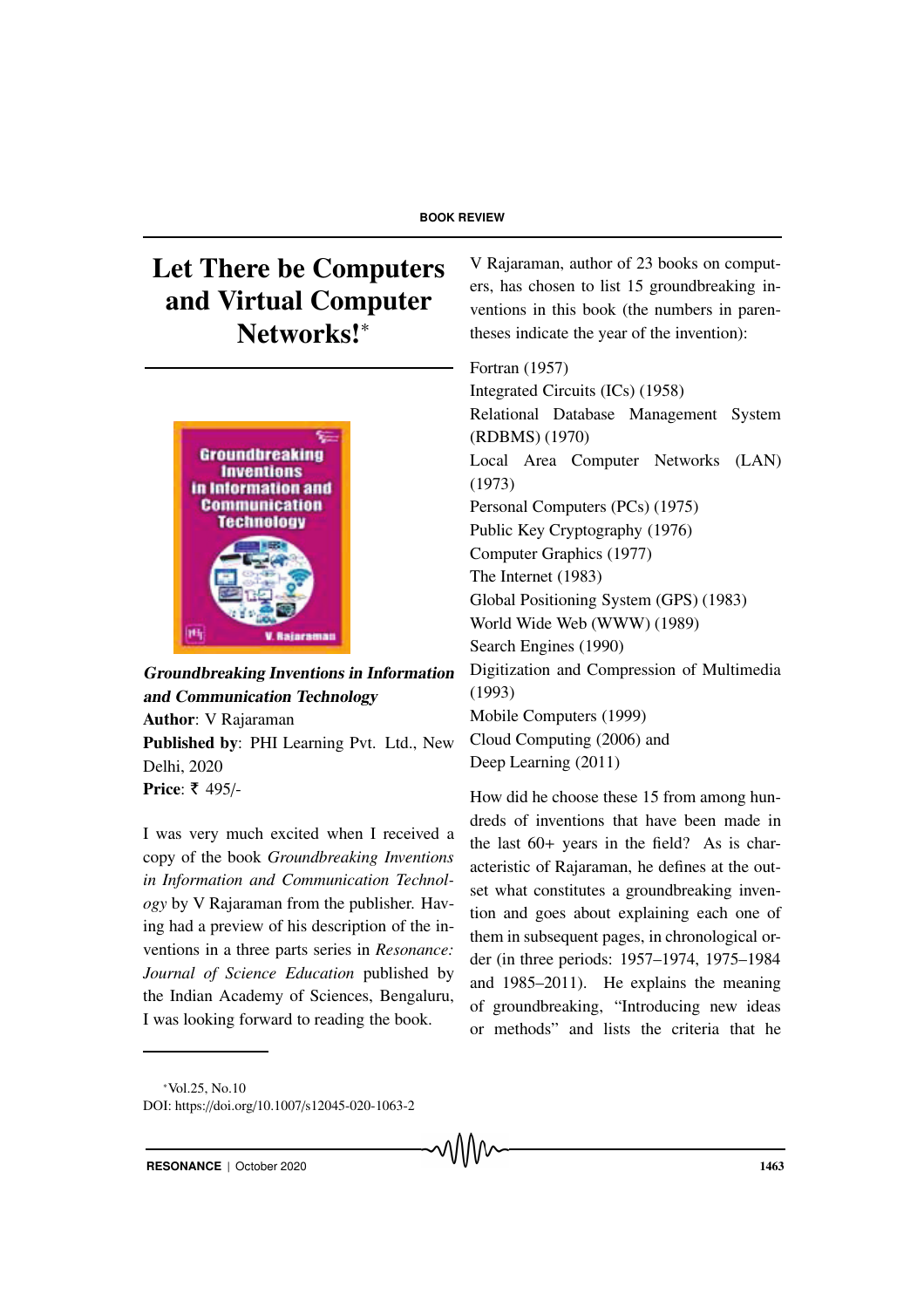has adopted in choosing these inventions. The most important criterion, perhaps, is, "It should transform the way we live and thereby result in societal changes". As is typical of a professor, after discussing each invention, the author illustrates how the invention meets the criteria listed at the beginning of the book. What is remarkable about the book is that it is free of jargon. Each technical term needed to be understood is explained adequately by the author. He also narrates the story of the inventors in "boxes" and points out the successes and failures of strategies by the corporate world as each technology was unfolding. The narration is so gripping that the whole book (170+ pages) can be read in one sitting. The description of the inventions follows one after another as to how each invention followed the other (almost inexorably).

I remember vividly my mother telling me (in 1972) to send a telegram as soon as I reached the United States of America. My grandchildren today do not know what a telegram is. At the click of an icon or a swipe on the smartphone, I get to see my mother and talk to her face-to-face regardless of which country I am in. Our granddaughter (7 years old) teaches me and my wife Kannada language through online classes. Behind this transformation lie these 15 inventions!

I remember learning FORTRAN (FORmula TRANslation) language and punching cards and entering my computer program through a card reader and getting a printout of the results on a perforated sheet. While I could easily get X-Y plots using the computer, I had to view

three-dimensional images using a Tektronix console before venturing to plot them. The computer used to be a BIG machine kept in the basement of an airconditioned building. Today, the laptop I carry around is smaller than the video terminal through which we used to monitor our jobs running on the mainframe. My laptop today has more memory and computing power than I could think of with the old computer. Somewhere along the line, the punching cards disappeared, interactive terminals appeared and disappeared, PCs appeared, graphic workstations appeared, and local area networks appeared. Today, with the wireless technology and access to the world wide web, all that has become history.

On the information and communication front, I do not have to explain to the young readers what has happened. They access almost everything on their cellphones. In my graduate days, we used to spend hours in the library searching for books and journals and making copious notes. Today, at the click of a button, we can access all those journals and books and download articles in a jiffy. The search engines do the job, and we get to access what we want instantly. While Walt Disney made his cartoons by drawing Micky Mouse and Donald Duck frame by frame, today's animation movies are made using computer graphics. Remember Jurassic Park? Some people make movies with their cellphones now.

The first invention mentioned above, the FOR-TRAN language was developed for scientific computing. Its obituary has been written several times. But it continues to thrive (the lat-

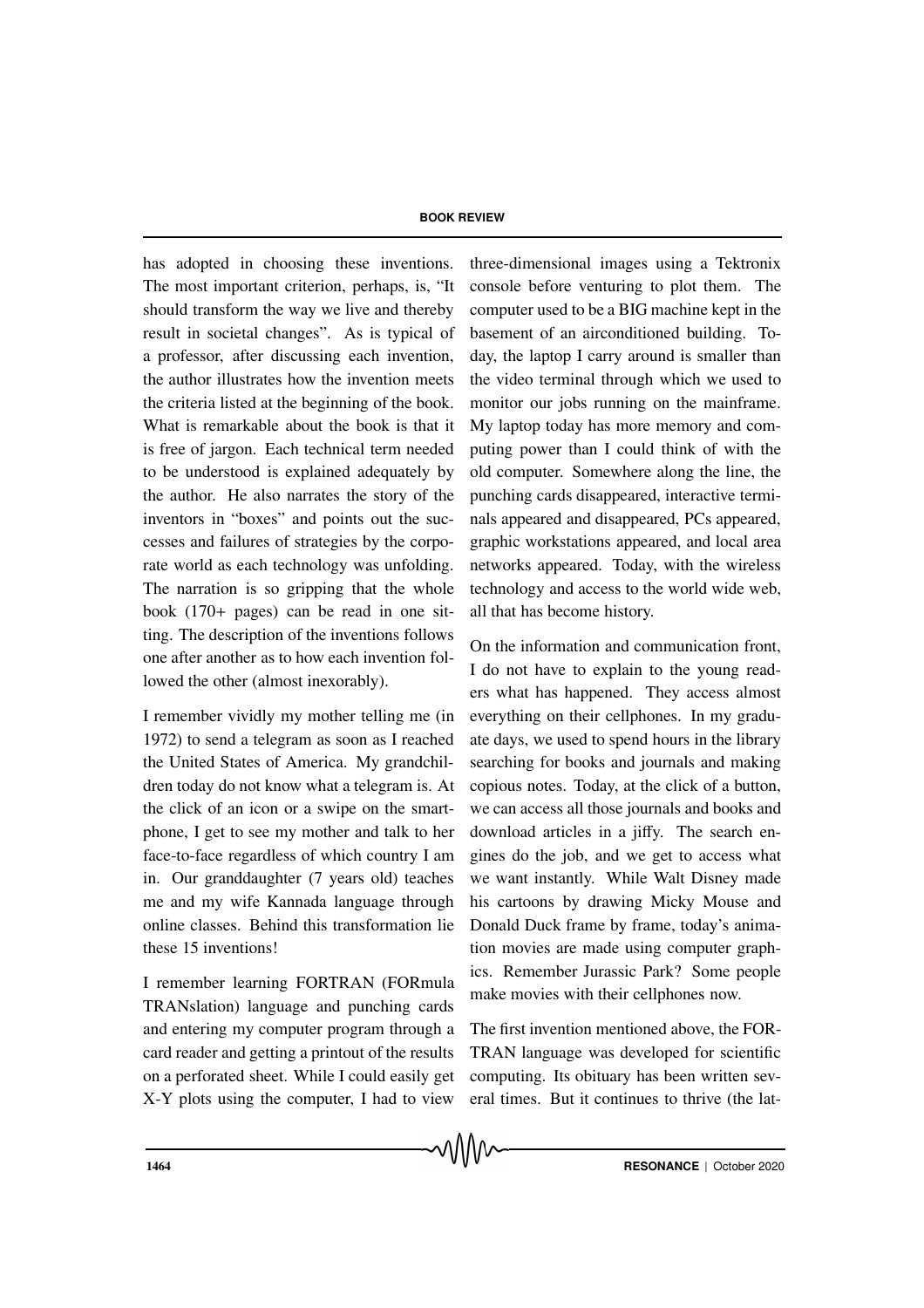est being Fortran 2018) by adapting itself to changes in the industry.

Computers, in the beginning, were vacuum tube-based power guzzlers and could not run at a stretch for more than 5–6 hours. The Discovery of transistors and inventions of ICs changed all that. Today, computers can go on (almost nonstop) for 5–6 years. The author points out that the latest IC chip could pack 1.2 trillion transistors in it. The ICs found their way into all kinds of applications one could not even think of in the earlier years. The ICs were singularly responsible for the miniaturization of computers, their mass production, and their dependability. As a result, computers became smaller and smaller and more and more powerful to the extent that Personal Computers (PCs) and laptops hit the market. Somewhere along the line, computers (number crunching) receded to the background (disappeared into the cloud, so to say) and gave way to 'Information Technology' (IT) and to 'Information and Communication Technology' (ICT). The author illustrates this transformation that he has been a witness to, from day one, through the 15 inventions discussed in the book.

With the increased use of computers, more and more data was generated, and the databases grew larger and larger. Managing them became a formidable task. The answer came in the way of Relational Database Management Systems (RDBMS). You can imagine their power and versatility in managing the Aadhaar card database or the Indian Railways reservation system. Privacy of personal information and financial transactions has to be protected. The error tolerance is ZERO! The author describes nicely the role of cryptography in all these transactions. He also explains how cryptography evolved from Caesar's time to what is practiced today. As I mentioned earlier, every time there is a new term that needs to be understood, the author explains it in simple terms. That is not easy. Not everybody can do that. What is remarkable is that he achieves it without interrupting the flow of the book.

Single point entry (in my graduate student days) to the computer was replaced by access from various points through a local area network (LAN). "Going" to the computer center stopped with the setting up of wide-area networks. Remote access to a computer from anywhere in the world became possible. The connecting cables disappeared, and today, almost everything is possible through 'Wi-Fi'.

We take Computer Graphics (CG) for granted today. But it had its painful beginnings. Rajaraman describes elsewhere the initial bottlenecks he faced in linking computers and graphics terminals. I remember how, as a graduate student, I had to write my own computer programs to draw the lines and curves and three-dimensional images on a plotter by "instructing" the pen to move from place to place on a sheet of paper. Computer graphics changed the way we retrieve and represent information and communicate with the masses. That means massive information (megabytes and gigabytes) to be transmitted (again and again). Compressing the data and transmitting them (without error) was the need of the hour.